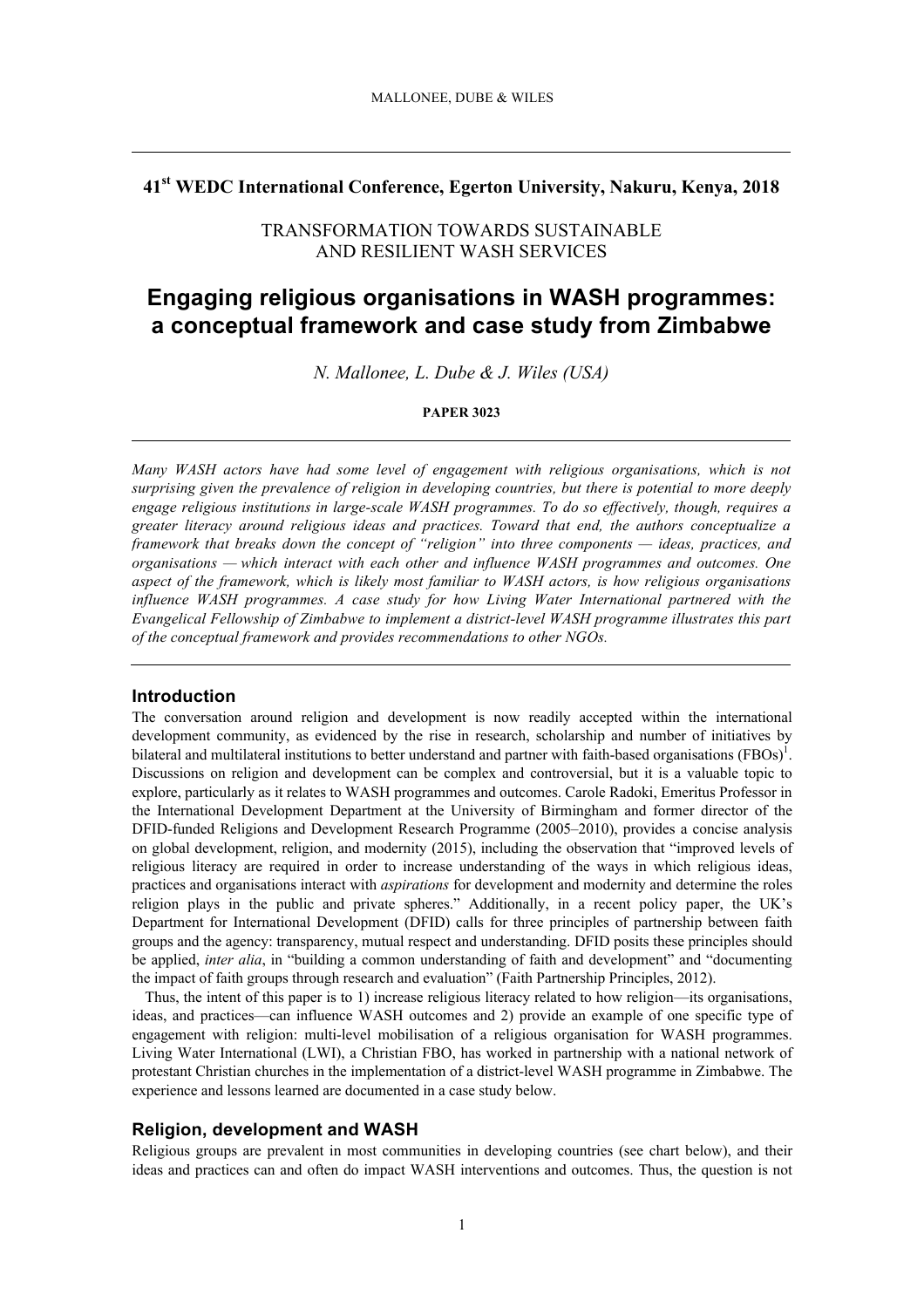

*whether* WASH programmes and initiatives should engage religious organisations, ideas, and practices, but rather *how* they should be engaged.

Just as the landscape for NGOs engaging in WASH has changed in the last several decades, there are many ways in which the religious landscape, particularly in developing countries, has changed since LWI began operating in 1990. First, there is an increased acknowledgment that modernisation theory—that religious belief would retreat as countries developed and social services were delivered by the state—has not held true (Radoki, 2015). Moreover, as John Micklethwait and Adrian Wooldridge argue in their book *God is Back* that "the great forces of modernity—technology and democracy, choice and freedom—are all strengthening religion rather than undermining it" (2009). Second, there has been an increase in funding for FBOs by western development actors, particularly the bilateral institutions (Clarke, 2007). Lastly, there has been increased research and scholarship around religion and development and a general increase in the desire of larger multilateral institutions to understand the interplay between the two<sup>2</sup>. Despite these changes, there is still a "rubric of modernity" that dominates the mind set of most western development actors (Deacon & Tomalin, 2015). This could cause a general uneasiness in working with FBOs, particularly those that actively promote their religion, even if done in a non-coercive, non-exclusionary way<sup>3</sup>.

If that premise is true, it could help explain why there appears to be an overall scarcity of research and scholarship on religion and WASH. For instance, a search on the WEDC database for papers with "religion" as a search term returned no results. When searching for "faith," there was one result for a paper from 2017 by Mahbub-Ul Alam et al. on "Water sanitation and hygiene status in the neighbourhood of Bangladeshi Islamic schools and mosques" that advocated for Islamic faith based interventions that promote hygiene practices and safe faeces disposal. When expanding to include specific names of religions (e.g. "Islam," "Christianity," "Buddhism," "Hinduism"), religious groups (e.g. "Muslim," "Christian," "Hindu," "Buddhist"), or religious institution (e.g. "mosque," "church," "temple), there was only one result for a paper by Frank Greaves in 2009 on "The role of the church in improving access to sanitation," which describes different roles churches engaged with Tearfund have taken in community sanitation initiatives.

Most of the research and scholarship on religion and WASH is in the grey literature. For example, UNICEF has written about religion as it relates to WASH in several guides, most notably in its guide on "Partnering with Religious Communities for Children" (2012). Also, Richard Carter and Ronnie Rwamwanja wrote an evaluation for Tearfund on the Kigezi Diocese Water and Sanitation Programme (KDWSP), a Christian FBO that implemented a community water and sanitation programme in south-west Uganda (2006). Finally, Katherine Marshall from the Berkley Center for Religion, Peace & World Affairs at Georgetown University wrote a policy brief (2013) that summarised some of the issues related to WASH and religion and a potential pathway for a larger role for religious organisations: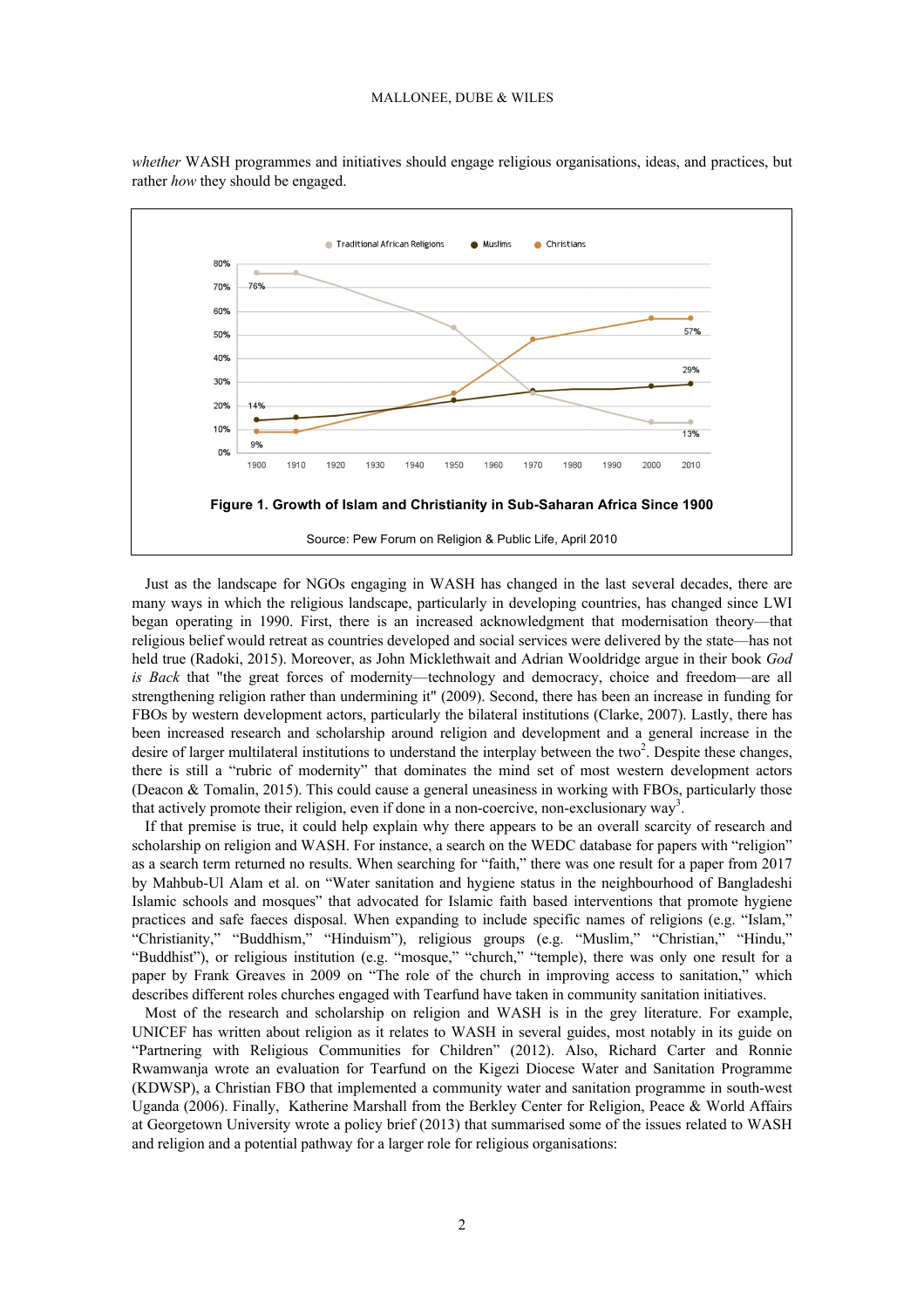#### MALLONEE, DUBE & WILES

Water is also an integral part of rituals and the beliefs and teachings of virtually every major world religion and spiritual tradition. Faith leaders and institutions are active on water issues, often in ways that are little known and celebrated. But they have the potential to play far larger roles than they now do in advancing water and sanitation advocacy and programs. This is true at global, national, and local levels. The operational question is how better to leverage this potential, given fierce institutional and disciplinary complexity (Marshall, 2013).

The topic of religion and WASH could be explored in myriad ways. For instance, there is a growing literature base looking at the effects of religious beliefs on health outcomes. One could expand the scope of inquiry to include health outcomes related to hygiene and sanitation practices. One could also discuss the spiritual implications of water in most religious groups, how religious groups can play roles in advocacy for increased WASH funding, how local religious communities can increase the sustainability of services, how religious belief can play a role in increasing stewardship of water resources and even how hygiene education can be incorporated into messages and lessons at religious institutions. As an FBO, LWI has operated with an implicit conceptual framework for religion and WASH that informed its programmatic approach. Below is an initial attempt to make it more explicit through a framework.

## **Conceptual framework for religion and WASH**

When conceptualizing how religion can interact with WASH, the concept of "religion" must first be broken down to its three principal components: organisations, ideas, and practices. "Religious Organisations" can include any type of religious institution, from large international networks (i.e. denominations) to local institutions (i.e. churches, mosques, etc.). These groups, both formal and informal, can influence the ideas and practices of their adherents. "Religious Ideas" are theologies or metaphysical beliefs that often (though not always) translate into practices, which we call "Religious Practices." As it relates to WASH outcomes, this can be directly seen in how many religions call for some type of religious practice related to handwashing or cleansing. Some even have specific guidance related to sanitation issues. Beyond that, though, we hypothesize that religious ideas and practices can influence WASH outcomes in other, more nuanced ways as well (e.g. culture, social norms, social capital, collective action, etc.).

The interplay between these three areas, shown in the ovals below, and their relation to WASH outcomes is ripe for additional research and scholarship, but beyond the scope of this paper. Rather, the case study focuses on the section on the left highlighted by a grey box, which is how religious organisations can be mobilised to participate in and lead WASH programme delivery. While many WASH actors have seen the importance of engaging with religious organisations as stakeholders when planning interventions, or seen their influence when engaging in "systems thinking," this case study provides an example of the potential value of engaging with them as an implementation partner in a large-scale WASH programme.

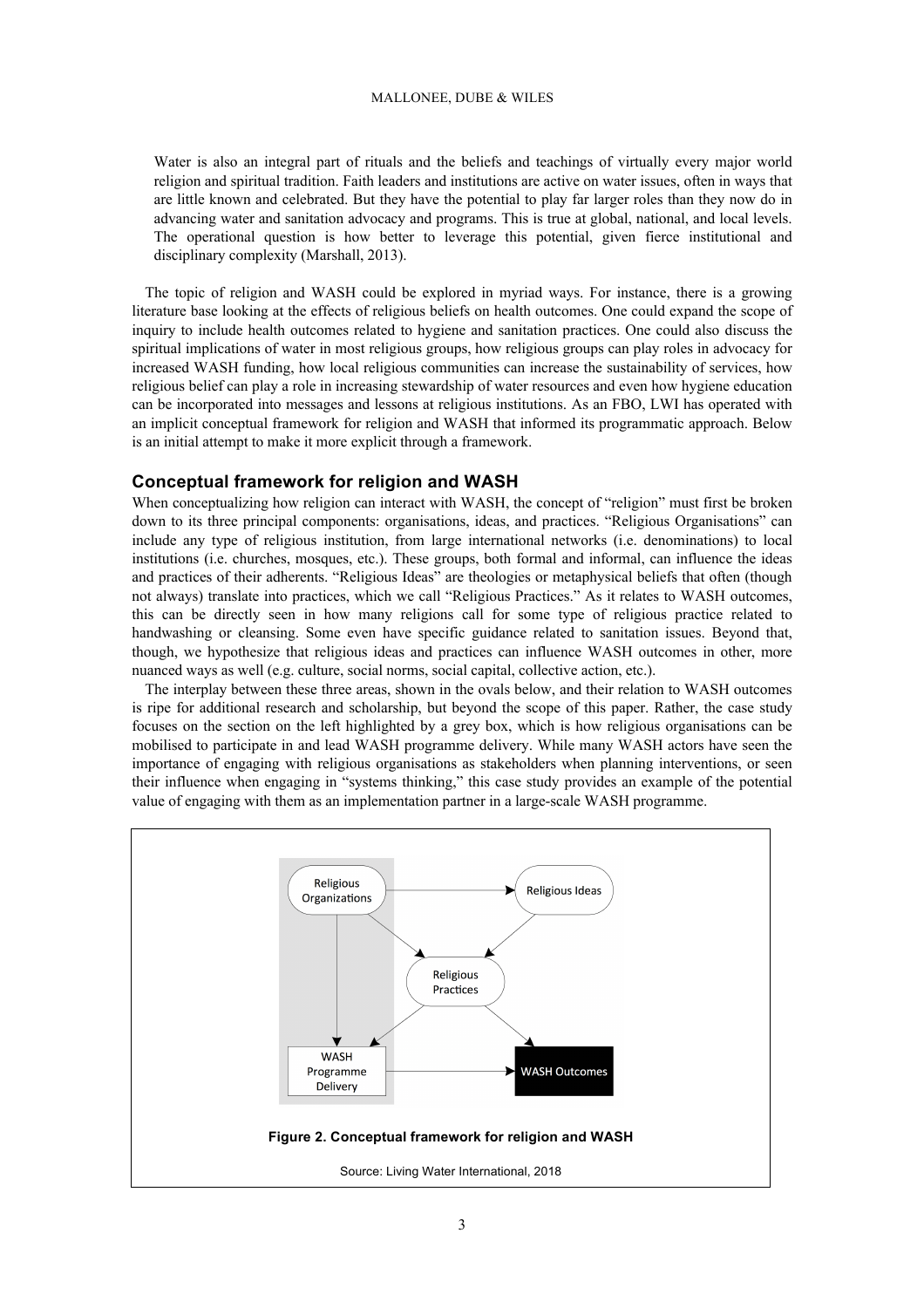## **Evangelical Fellowship of Zimbabwe Case Study**

This case study explores the value of mobilising a religious organisation for a large-scale WASH programme. It is not an attempt to 'prove' there is greater value in engaging with religious versus nonreligious institutions, nor that there is greater value in partnering with a particular religion. Rather, it attempts to demonstrate the value of engaging this group which is influential in the lives of many Zimbabweans; statistics indicate 85% of people in Zimbabwe self-identify as Christian, and the Evangelical Fellowship of Zimbabwe (EFZ) has a membership that constitutes over 600 Christian denominations and organisations representing 33% of the population of the country.

In 2012, EFZ and LWI began exploring the possibility of a multi-tiered approach to WASH that would have implications at the national and district levels, and benefit specific communities where WASH services were underdeveloped. Based on an initial assessment, Epworth, Motoko, and Murewa districts were identified as potential areas for geographic focus. Historically, EFZ had focused on spiritual development and support in these districts, but had little capacity to mobilise local churches for social development. This had been a particular problem in 2008-2009, during a cholera epidemic that was described as one of the worst in Africa, with a cumulative caseload of 98,585 and over 4,000 deaths (Mukandavire et al, 2011). The Epworth Zone was one of the most seriously affected due to lack of access to adequate WASH services. Although the need was desperate, neither EFZ nor the local churches had capacity to intervene at that time.

The WASH initiative began at the national level, where LWI partnered with EFZ's Humanitarian Relief and Development Commission (HRDC) and the Government of Zimbabwe. EFZ secretariat was already in relationship with the Ministry of Water Environment and Climate, Ministry of Health and Child Welfare, Ministry of Agriculture and Rural Development, and worked in coordination with these to solidify the selection of focus districts, in line with service level data and national priorities.

Of the potential districts, the Epworth Zone was chosen to test a new model of mobilising churches to provide organisation and support for improved WASH services. At the district level, LWI and the national HRDC worked in partnership with EFZ's district committee to convene leaders from 45 EFZ member churches across Epworth for an 'envisioning' workshop aimed at developing shared vision amongst these leaders for the collective impact that their churches could have; this was linked to the WASH priorities of the Epworth Water Supply and Sanitation Committee. In light of the emerging vision and plan, the churches organised themselves, selecting six 'modeling churches' (MCs). Each of these served as an example and provided coordination for the other churches in their immediate area within Epworth. These modeling churches assisted with the gathering of baseline data, promoted good sanitation and hygiene practices, served as stewards for the first water systems installed within the program, championed the sustainability of WASH services, and led the ongoing process of reporting activities and outputs. The MCs were also responsible for promoting the programme's vision and recruiting other churches to participate.

One of these churches was identified as the 'lead modeling church' (LMC)—responsible for providing a central point of coordination in the district and taking a leadership role in a training of trainers approach. The LMC would take the lead with the district committee to organise training in facilitation skills, envisioning, and hygiene promotion to the other modeling churches, which would in turn replicate the training in their sections of the district. Leaders within both MCs and the LMC reported that their success in these activities was linked to their members embracing the idea that social development is part of the mandate of their church, and incorporating these practices into the regular rhythm of their collective life and work.

Between 2012 and 2018, the Epworth WASH programme engaged the leadership of more than 100 churches, resulting in 86 sanitation and hygiene promotion initiatives, the rehabilitation of 21 existing boreholes and drilling of 22 new boreholes serving 10,500 users. The quality of this work was recognized by Zimbabwe's National Action Committee on WASH, who promoted the program as a particularly successful WASH case study. The model was subsequently expanded into other districts in Zimbabwe, resulting in the rehabilitation of 631 existing boreholes and drilling of 209 new boreholes serving 210,500 users.

A mid-term review in 2015 included qualitative interviews and analysis that supported the effectiveness of the program. In particular, it is a common perception of water users that the church actors in Epworth provide unique value in the program, particularly by lending their existing credibility and convening power to support desired WASH outcomes and long-term sustainability. It was also frequently reported that churches were beginning to utilize their newly honed facilitation and training skills to address other social issues in their communities. A final evaluation will provide additional information on the effectiveness of this approach and lessons for how to improve it.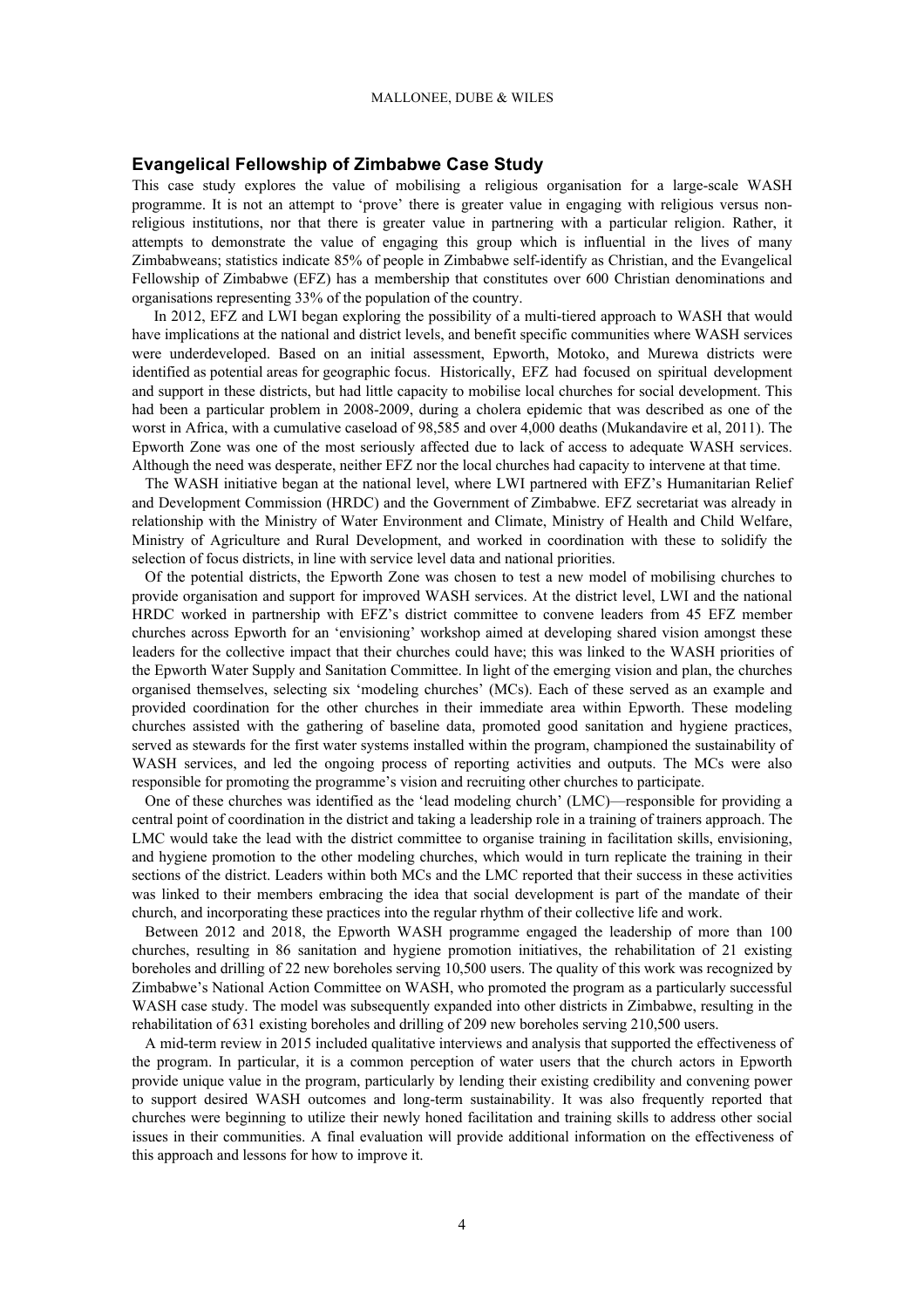### MALLONEE, DUBE & WILES

## **Multi-Tier engagement of religious organisations in WASH programmes**

Because of the increasing movement across the WASH sector to focus on national WASH agendas and district-level service delivery approaches, there is unique value in partnerships with multi-tier religious organisations like EFZ. The following are recommendations for an agency like LWI that wishes to engage and mobilise a multi-tier religious organisation like EFZ in a WASH programme.

## **National**

National umbrella organisations and networks like EFZ vary widely from country to country. Therefore, it is critical from the outset to agree on mission, vision, and program priorities. It is recommended that an organisational assessment is carried out to understand the existing strengths, weaknesses, and respective capabilities of both the national religious organisation and the NGO. In particular, many networks express a desire for greater engagement, but lack the necessary capacity and technical know-how a partner NGO can offer. At this level, the national religious group will often have strengths in coalition-building and the ability to advocate for improved national WASH policies and priorities.

## **District**

Many national religious networks have existing administrative entities at the district (or province, or county), like EFZ's district committees, and can effectively link with government entities at that same level. This can lend a powerful organising component to a WASH program by facilitating entry into the district and specific communities within it. District-level engagement can also result in organising mechanisms such as EFZ's 'modeling churches,' and provides credibility to the NGO as a trusted partner as it enters communities.

## **Community**

It is at the community level that religious groups have the most direct link to WASH outcomes and bring high value as partners. They are long-term grassroots organisations already situated in the community, with deep local relationships and knowledge. In most countries, 80% of households would consider themselves members of a local church, mosque, or temple, which lends them high credibility and convening power. In particular, WASH actors should be willing to engage with the religious ideas and practices of people of faith insofar as they influence WASH-related beliefs and behaviors, rather than shying away.

## **Conclusion**

If there is potential to more deeply engage religious organizations in large-scale WASH programmes for better outcomes, then it is necessary for WASH actors to have a greater literacy as it relates to religion and WASH. This includes first understanding that religion has different components—organisations, ideas, and practices—that can influence each other and ultimately WASH outcomes. Also, there needs to be additional exploration around the interrelation of these components for different religions within the context of a WASH programme. While there are general similarities across religions, beliefs and practices can vary between (and even within) specific religions in ways that impact behaviours and outcomes. To increase religious literacy across different religions requires more research and scholarship to better capture what is likely already happening in many WASH programmes.

In our attempt to increase religious literacy through a conceptual framework and case study, in no way do we want to gloss over the complexity and controversy surrounding the issues inherent in any discussion of religion and development. Nor do we suggest that only the Christian faith offers reliable partners. We have had fruitful partnership with those from other religions. Despite differing theologies, having some shared language and values allows us to engage with the religious ideas and practices of community members that often influence WASH outcomes.

## **Acknowledgements**

The authors would like to extend thanks to the leadership and secretariat of EFZ, and all those we have partnered with over the past several years in Zimbabwe, for the opportunity to work and learn together.